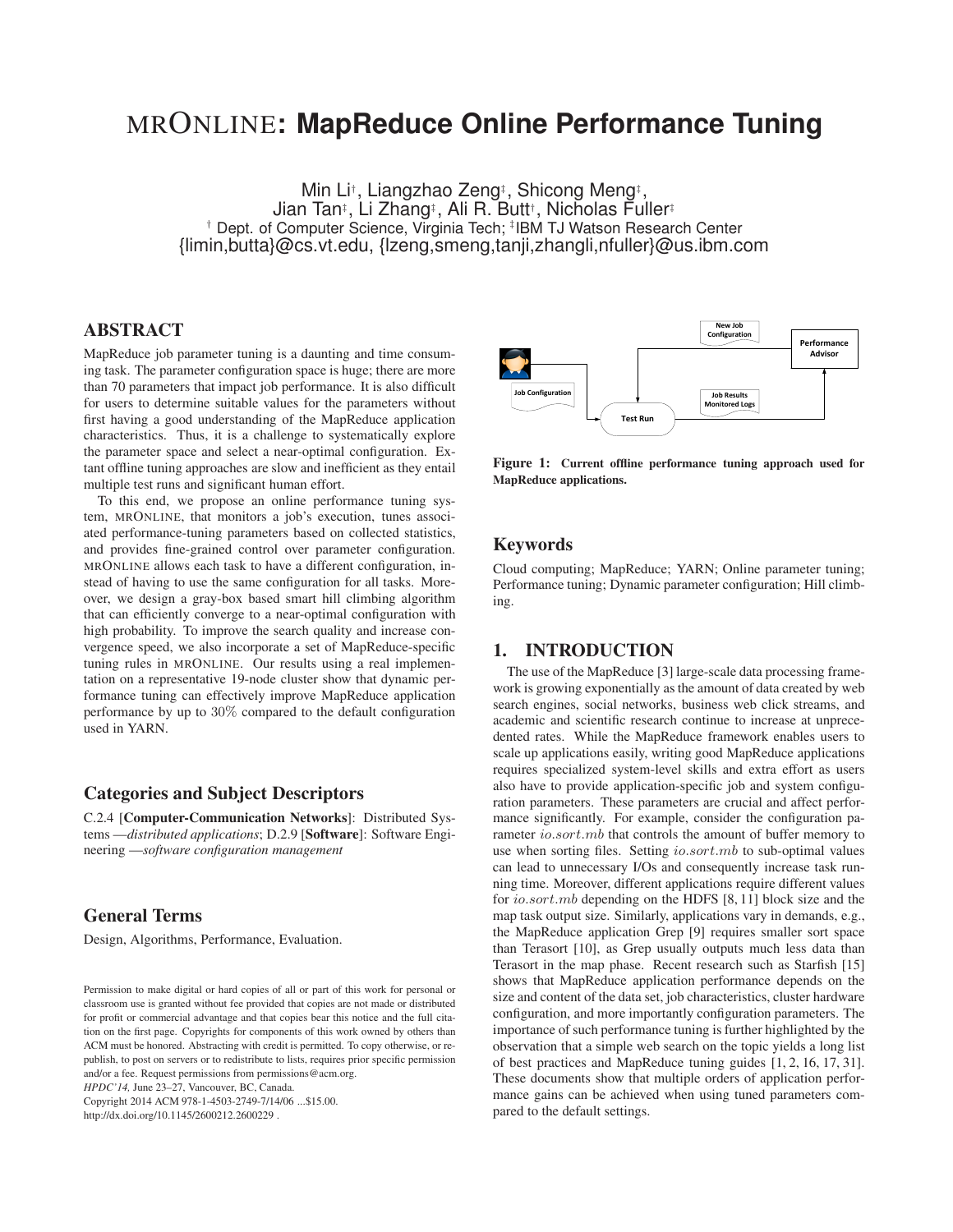The challenge is that the MapReduce job parameter tuning is a daunting and time consuming task. This is mainly due to the fact that the parameter configuration space is huge; the number of performance related parameters in Hadoop [8] is more than 70. Moreover, it is difficult for a user to determine the optimal value for a parameter without first having a deep understanding of the application characteristics. The current approach to address this challenge is to use offline performance tuning. As shown in Figure 1, traditional offline tuning first selects a configuration based on default settings or a rough understanding of application characteristics. Next, several test runs of the application are done and profiled to collect data such as job performance counters, and system monitoring logs. The user then feeds the collected data to a performance advisor, or perform manual static analysis, to generate a new configuration. The whole process is then repeated multiple times until a desired performance goal is reached. The selected configuration is then employed for running the application on production clusters.

There are multiple drawbacks of the above traditional performance tuning for MapReduce. First, the process is time consuming as it requires many test runs and each run can only try a single configuration. This is further exacerbated when the application involves long running tasks. Second, the offline approach is not cost effective if the tuning is done for an application that will only run for few times or perhaps just once. Users would rather simply run their applications without tuning, leading to overall inefficient resource utilization. In addition, as shown by Starfish [15], the optimal configuration also depends on the data set and cluster hardware configuration. This implies that users would have to re-adjust the parameters each time they change the input data sets or run the applications on different clusters. Moreover, no one configuration is suitable for all tasks within a job. MapReduce jobs also commonly exhibit data skew [23] that requires different amounts of resources based on the different sizes of data being processed. Finally, the traditional offline tuning statically tunes the parameters once and use the configuration throughout the whole life cycle of a job. However, the job characteristics and cluster utilization are dynamic, and static tuning cannot adapt to such variations and thus cannot avoid performance-degrading cluster hot spots.

In this paper, we mitigate the aforementioned problems by designing an online performance tuning system, MRONLINE. MRON-LINE improves single Hadoop job performance via online performance tuning, as well as expedites the performance tuning process by reducing the number of test runs by employing a finer grain online process that tests multiple configurations per run. MRON-LINE provides the ability to tune multiple jobs' performance in a multi-tenant environment. Moreover, MRONLINE considers dynamic cluster utilization information to help MapReduce applications avoid hot spots. MRONLINE also does not require any modifications to user programs, which makes it user friendly and encourages quick adoption.

Specifically, this paper makes the following contributions:

- We design and implement a task-level dynamic configuration framework based on YARN [29], the second generation open source MapReduce implementation. MRONLINE enables different configurations for each map and reduce task, which is a key system-level improvement over extant approaches and offers huge optimization opportunities.
- We design a gray-box based smart hill climbing algorithm to systematically search the MapReduce parameter space, which relies on our task-level dynamic configuration framework. We support both aggressive and conservative tuning strategies.
- We propose tuning rules for key parameters, which improve search quality and reduce convergence iterations.
- We evaluate MRONLINE on YARN and present an experimental performance evaluation on a representative 19-node cluster. Our results demonstrate that compared to the default YARN settings, our approach achieves an efficiency improvement of 22% by dynamically tuning the applications. Moreover, for applications that run multiple times, MRON-LINE can expedite the test runs and reduce job execution time by up to 30%. Our results show that MRONLINE offers an effective means to improve MapReduce application performance.

The rest of the paper is organized as follows. Section 2 presents an introduction of YARN, the classification of configuration parameters and identifies two use cases that we consider in MRON-LINE. Section 3 discusses the system architecture of MRONLINE, followed by an explanation of the task-level dynamic configuration in Section 4. In Section 5, we detail the design of our gray-box based hill climbing algorithm to systematically search for optimal configuration parameters. Section 6 describes the tuning rules for various key job configuration parameters. Section 7 discusses our implementation details. Section 8 demonstrates the effectiveness of MRONLINE versus the default configuration through a series of experiments. Related works are discussed in Section 9, and finally Section 10 concludes the paper.

#### **2. BACKGROUND**

In the section, we first describe YARN that serves as an enabler for MRONLINE. Next, we present a classification of the considered configuration parameters, followed by an identification of two specific use cases that we have considered in MRONLINE.

#### **2.1 YARN**

MRONLINE is designed and implemented on YARN [29], the latest generation of the publicly available Hadoop platform. We choose YARN as it provides many advantages over prior versions of Hadoop. Hadoop is designed as a monolithic framework, which tightly couples the MapReduce programming model with distributed resource management. This leads to unnecessary/forced use and misuse of the MapReduce programming model when all what users want is to just leverage the large-scale compute resources provided by enterprises and research organizations. For instance, users have been observed to submit map-only applications to simply launch arbitrary processes (not necessarily MapReduce tasks) in Hadoop clusters [29], or submit applications that have map functions implemented as reduce tasks to circumvent limited map quotas [12]. Moreover, Hadoop employs a centralized scheduler for managing tasks of all jobs. This is becoming a performance bottleneck as the number of jobs submitted to a Hadoop cluster grows. Traditional Hadoop implementation also does not support changing the map or reduce slot configurations between different jobs, which precludes dynamically adapting to variations during a job's life-cycle, and consequently reduces system efficiency.

YARN has been designed to address the above limitations. It separates the computational programming models from resource management, and provides support for frameworks other than MapReduce such as Giraph [7, 27], Spark [19, 35], and Storm [28]. In this paper, we focus on tuning parameters of the MapReduce programming model running on top of YARN. However, YARN can be exploited to extend our approach to support performance tuning of other frameworks as well. Another useful feature of YARN is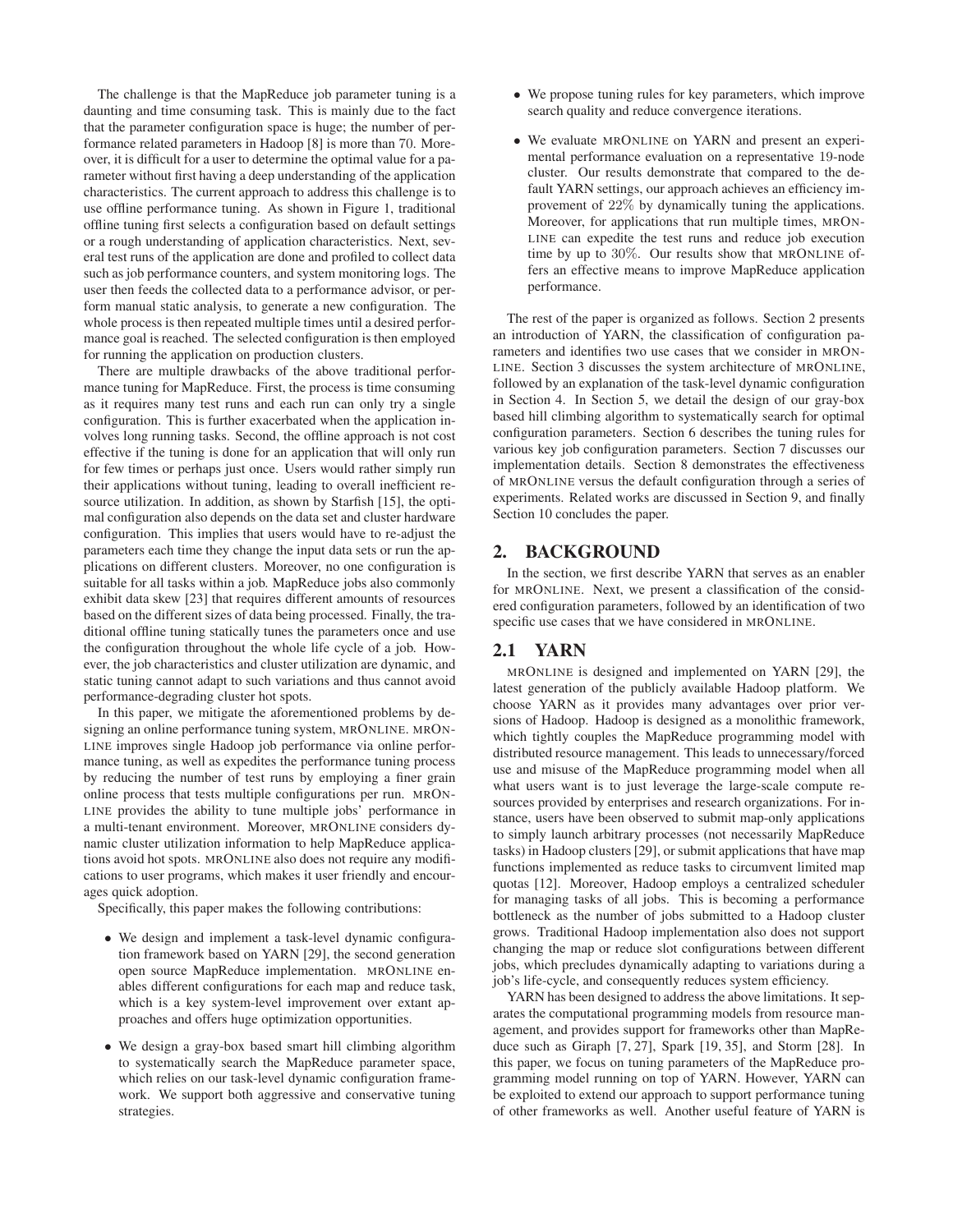that it delegates application related scheduling to per *application masters* that can employ application-specific resource scheduling, thus providing for higher scalability. For this purpose, YARN manages cluster-wide resources through the use of a new key concept, "container." A container is a resource scheduling unit that encapsulates the number of CPUs, required memory, interconnect bandwidth, etc. for scheduling. Different MapReduce applications can request different-sized containers from YARN as per their needs. For example, an application master is responsible for specifying the number of needed containers, the size of each container, and the mapping between the containers and tasks. MRONLINE leverages the containers to design a task-level configuration framework.

#### **2.2 Parameter Classification**

We focus on parameters that impact application performance and are amenable to dynamic configuration. The optimal values of these parameters depend on the application characteristics, the size and the contents of the associated input data and the cluster setup. We classify the considered parameters into three categories based on when the modified value of a parameter can take effect.

The first category includes parameters that are difficult to change after the application has started. The number of mappers, the number of reducers, and slow start (mapreduce.job.reduce.slowstart.completedmaps) are three key parameters that fall into this category. Slow start specifies the number of mappers that should be completed before any reducers are launched. Starting the reduce tasks early can help overlap the map tasks execution with the shuffle phase and improve performance. However, starting the reduce tasks too early creates contention for the cluster resources that are also needed by the mappers. The optimal value for the parameter is application specific.

The second category consists of parameters that cannot be changed on the fly for already running tasks, but impact the tasks that will be launched after changes have been made. Examples of such parameters include *io.sort.mb*, the number of virtual cores in a container, the size of memory in a container, and parameters specifying reduce buffer size. Choosing the right values for this category can reduce I/Os and improve the cluster utilization.

The third category consists of parameters that can be changed on the fly and become effective immediately. Parameters such as mapred.inmemmerge.threshold and io.sort.spill.percent fall into this category. These two parameters control the threshold of when to spill out data from memory onto disks. MRONLINE can even try multiple values within a task for parameters in this category, thus speeding up the tuning process.

MRONLINE currently supports tuning of parameters in the second and third categories. Tuning of parameters in the first category can be done using simulation tools, such as MRPerf [30], and remains a focus of our on-going research.

#### **2.3 Use Cases for** MRONLINE

We considered two use cases for designing MRONLINE. The first use case is to expedite test runs by trying multiple task configurations in a single test run. This enables us to reduce the tuning time significantly. The second use case is to improve the performance of applications that are executed only once. MRONLINE employs different strategies for each of these two use cases.

**1. Expedited Test Runs Use Case:** In this use case, we aggressively and systematically search for different parameter configurations to find optimal values. We first design and implement a task-level configuration framework that enables testing of different parameter configurations in a single test run. We then design a gray-box based smart hill climbing algorithm to find the optimal



**Figure 2: MRONLINE system architecture.**

configuration. The quality of the generated solution depends on the number of tasks executed in a single test run. If too few tasks are executed, the configuration quality can be improved by multiple test runs. We also increase the algorithm convergence speed by monitoring and modeling the runtime statistics into the algorithm.

**2. Fast Single Run Use Case:** In this use case, we improve the application performance in a single run. Here, we conservatively tune the configurations mostly based on the observed runtime statistics. For example, if we observe that too many spills are being written to the disk, we increase the size of the sort buffer. Our main goal in this case is to improve performance of the current task, instead of searching for a desirable configuration that can be used for later runs. This is particularly useful for jobs that run few times or only once. For this use case, a performance boost can be achieved by simply co-executing MRONLINE with target applications.

#### **3. SYSTEM ARCHITECTURE**

The overall architecture of MRONLINE is shown in Figure 2. MRONLINE is based on YARN that, unlike the centralized job tracker of earlier versions of Hadoop, has a resource manager that manages cluster resources and the execution cycle of distributed application-specific masters, and tracks node liveness. To support dynamic configuration, MRONLINE modifies the YARN resource manager to support allocation of different-sized containers for different applications. The Node manager, akin to the task tracker of Hadoop, runs on each cluster node and is responsible for managing the containers running locally on the node. However, YARN delegates the task tracking functions to per application components. MRONLINE implements its sub-components within each node manager to leverage existing features such as resource monitoring.

MRONLINE consists of a centralized master component, *online tuner*, which is a daemon that can run on the same machine as the resource manager of YARN or on a dedicated machine. Online tuner controls a number of distributed slave components that run within the node managers on the slave nodes of the YARN cluster.

Online tuner is composed of three components: a *monitor*, a *tuner* and a *dynamic configurator*. The monitor works together with the per-node slave monitors to periodically monitor application statistics. Specifically, the slave monitors gather statistics about the tasks running on the node, as well as the node statistics, and send the information to the centralized monitor. The centralized monitor then aggregates, analyzes and passes the information to the tuner.

The tuner implements the tuning strategies and algorithms, which decide what parameters should be changed and what new values should be assigned. When needed, the tuner generates new configurations for each application and task. Finally, the dy-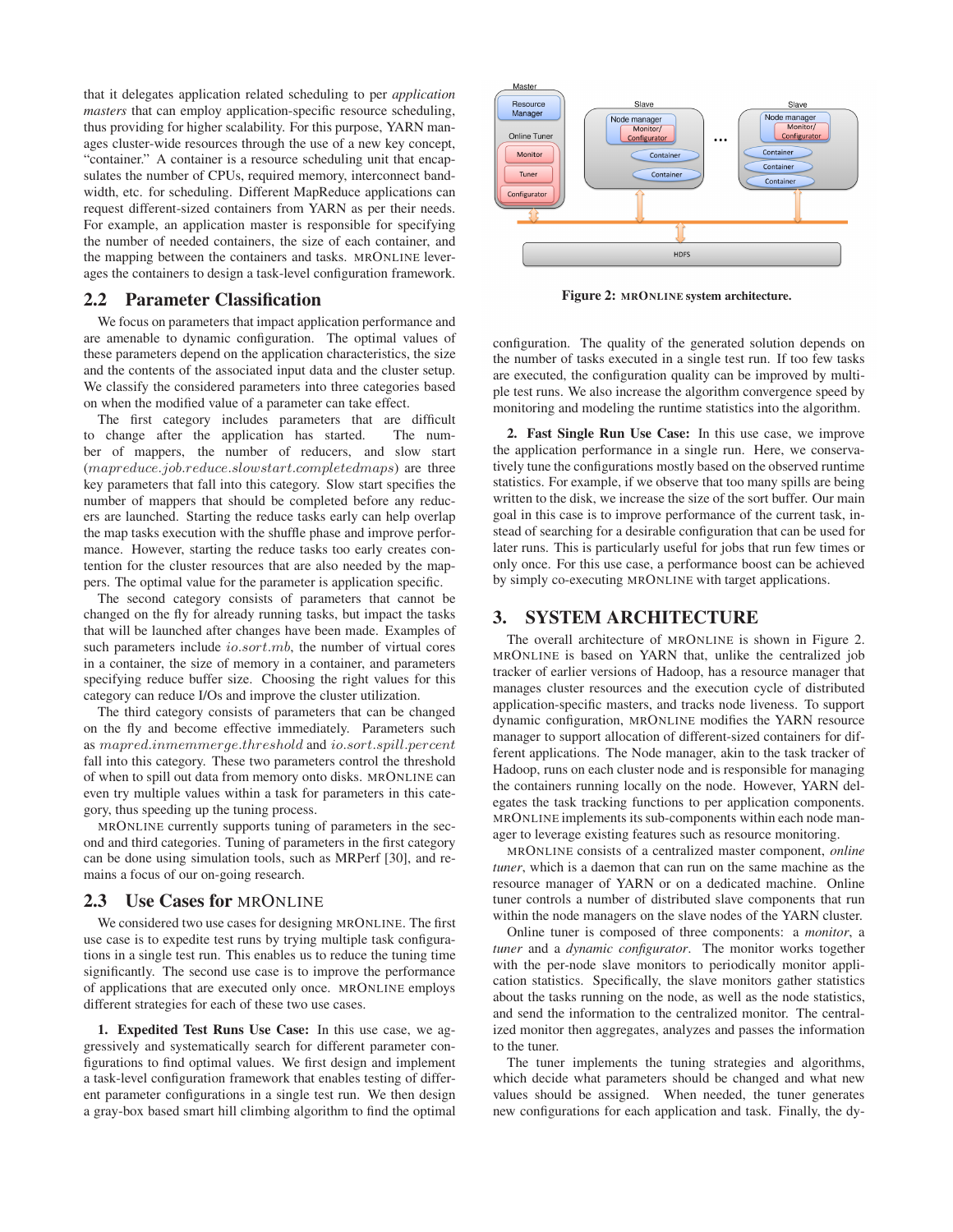| API                                                        | Description                                                 |  |  |
|------------------------------------------------------------|-------------------------------------------------------------|--|--|
| List <string> qetConfigurableJobParameters(JobID</string>  | Returns the set of configurable parameters for the job with |  |  |
| jid)                                                       | job ID jid and associated tasks that are currently running  |  |  |
|                                                            | or will run in the future.                                  |  |  |
| List <string> qetConfiqurableTaskParameters(JobID</string> | Returns the set of configurable parameters for the tasks    |  |  |
| jid, TaskID tid)                                           | with job and task IDs jid and tid, respectively.            |  |  |
| int setJobParameters (JobID jid,                           | Sets the parameters for a job with ID jid.                  |  |  |
| Map <string, string=""> kv)</string,>                      |                                                             |  |  |
| int setTaskParameters (JobID jid, TaskID tid,              | Sets the parameters for a task with job and task IDs jid    |  |  |
| Map <string, string=""> kv)</string,>                      | and tid, respectively.                                      |  |  |
| int setTaskParameters (JobID jid,                          | Sets the parameters for all the tasks associated with a job |  |  |
| Map <string, string=""> kv)</string,>                      | with $ID$ $\exists$ $id.$                                   |  |  |

Table 1: Key APIs provided by the dynamic configurator of MRONLINE.



**Figure 3: The tuning process used by MRONLINE.**

namic configurator takes the newly chosen configurations and distributes the lists of new parameters to the slave configurator components. The slave configurators are responsible for activating the new changes for tasks that are running on their associated nodes.

Figure 3 illustrates the tuning process used by MRONLINE. After storing input data sets in HDFS, a user launches the application using a default configuration or a configuration based on rough understanding of application characteristics. The real-time performance monitor then starts to track runtime statistics including per task information such as task progress rate, CPU and memory utilization, the number of spilled records, I/O utilization and per node resource utilization. This information is periodically sent to the performance advisor that is implemented in the tuner component shown in Figure 2. The performance advisor analyzes and determines new configurations and sends them to the dynamic configurator that then changes the configuration for each task accordingly. The tuning process iterates until a desirable configuration is generated. MRONLINE supports both aggressive and conservative tuning strategies (Section 2). The performance tuning advisor can also be extended to communicate with other performance tuning tools, and the tuning rules can also be stored in a tuning knowledge base to be used across application runs.

# **4. TASK-LEVEL DYNAMIC CONFIGURA-TION**

We extend YARN to support task-level dynamic configuration. In contrast to traditional YARN applications that use one configuration for executing all of the tasks, MRONLINE enables different configurations for different tasks.

Upon receiving a list of tasks and associated configuration mappings, the dynamic configurator writes per-task configuration files to the working directory of the corresponding application. When the tasks are assigned to containers, the slave configurator on the nodes retrieves the changed configuration files associated with the tasks. The launched tasks then read the changed configuration files, which in turn changes the configuration accordingly. Thus, each task can have a different configuration that can also vary.

Current implementation of YARN supports one fixed container size for all map tasks or all reduce tasks. We extend the resource scheduler to support requests that require different-sized containers. Specifically, we use a hash map data structure to keep track of the different-sized containers requested and corresponding operations such as assignment and release of the containers.

The key APIs supported by the dynamic configurator of MRONLINE are shown in Table 1. The functions  $getConfigurableJobParameters$  and  $getConfiqurableTask Parameters$  return a set of configurable parameters for a specified job or task. The other three functions set the job or task configuration parameters to specified values. The APIs also allow other tuning algorithms, and not just ours, to easily tune the job parameters if needed.

## **5. GRAY-BOX BASED HILL CLIMBING ALGORITHM**

In this section, we present the design of our tuner that systematically searches through the configuration space and finds a desirable configuration given a specific application, data set size and cluster configuration. To this end, we introduce a gray-box based hill climbing algorithm to tune the job parameter configurations for YARN applications. Our approach is inspired by the smart hill climbing algorithm [33] that was developed to provide black-box optimization for configuring web application servers. Our approach has three desirable properties: 1) it provides probabilistic guarantees on the closeness of a determined configuration to the optimal configuration; 2) it effectively tolerates noise in evaluated cost from factors such as resource contention; and 3) it adopts the weighted latin hypercube sampling (LHS) technique that helps improve the sampling quality and increases the convergence speed. Applying LHS in our approach allows us to partition the probability distributions of each parameter value into equal probability intervals, and sample a value from each interval, which leads to higher quality sampling. Moreover, we also consider the system-level monitoring information and apply it to the algorithm to speed up the search process. Thus, our algorithm offers a gray-box based method.

Algorithm 1 shows the details of tuning we have devised in MRONLINE. Our algorithm has two phases, a global search phase and a local search phase. The global search phase aims to find promising local areas to explore through efficient LHS sampling. The local search phase moves or narrows the search neighborhood area determined by any cost improvements compared to the current best configuration, until the size of the neighborhood is smaller than a predefined threshold. The local search phase also uses LHS to search the neighborhood and picks the best configuration.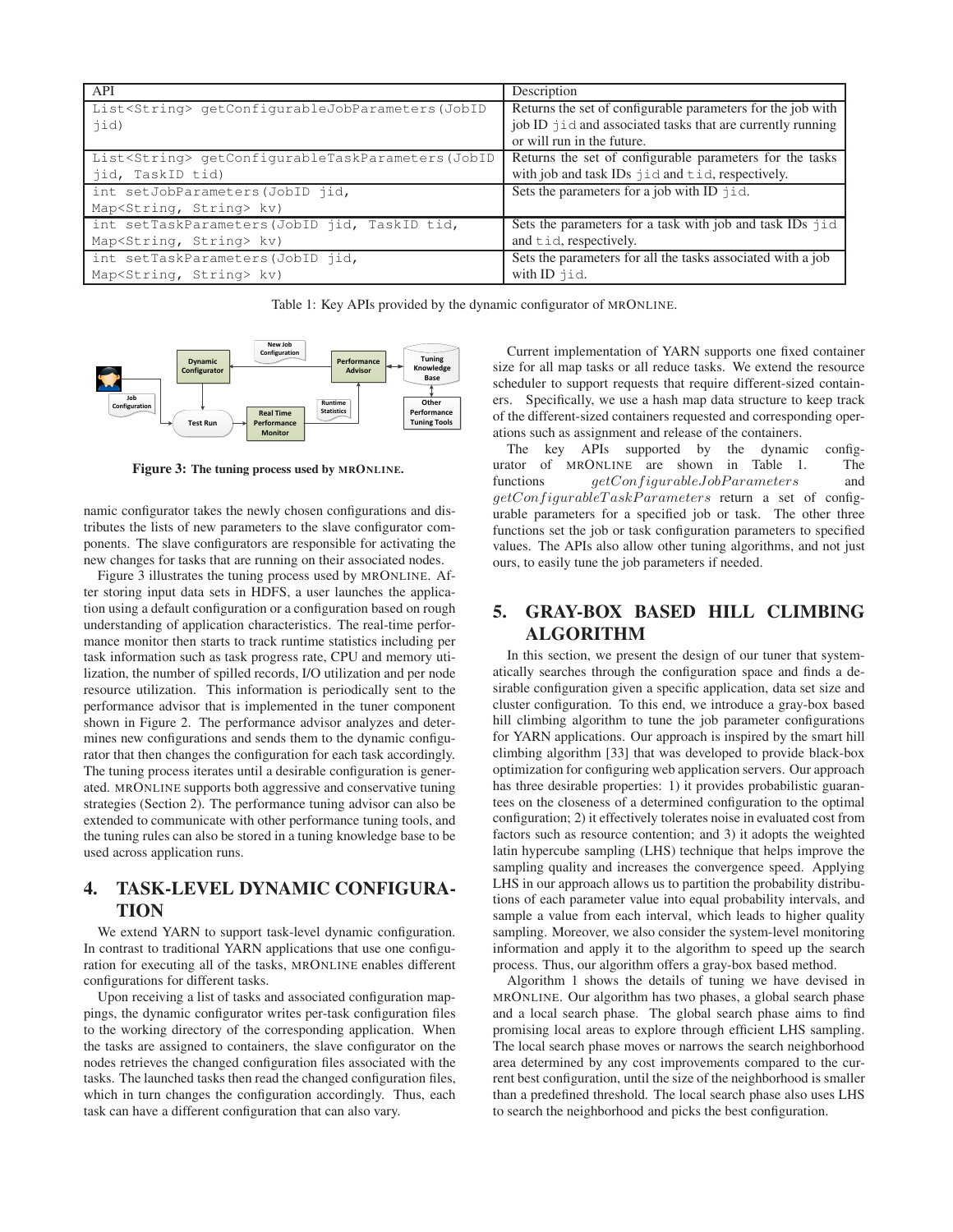#### **Algorithm 1** Gray-Box based Hill Climbing.

|     | 1: Initialize LHS parameters $k, m, n$ , the threshold of neighborhood size |
|-----|-----------------------------------------------------------------------------|
|     | $N_t$ , the shrink factor f and the threshold of global search g.           |
|     | 2: $local\_search = 1, global\_search = 1$                                  |
|     | $3:$ config[m] = LHS_sampling(m)                                            |
|     | 4: $C_{cur}$ =best(config[m])                                               |
|     | 5: $N_{c_{cur}}$ =adjust_neighbor( $C_{cur}$ )                              |
|     | 6: While global_search $\lt g$ do                                           |
| 7:  | if $local\_search == 1$ then                                                |
| 8:  | while $N_{C_{cur}} > N_t$ do                                                |
| 9:  | $config[n]=LHS$ _sampling(n)                                                |
| 10: | $C_{candi} = best(config[n])$                                               |
| 11: | $if(cost(C_{candi}) < cost(C_{cur}))$                                       |
| 12: | $C_{cur} = C_{candi}$                                                       |
| 13: | $N_{ccur}$ =adjust_neighbor( $C_{cur}$ )                                    |
| 14: | else                                                                        |
| 15: | $N_{c_{cur}}$ =shrink_neighbor( $C_{cur}$ )                                 |
| 16: | endif                                                                       |
| 17: | endwhile                                                                    |
| 18: | $local\_search = 0$                                                         |
| 19: | endif                                                                       |
| 20: | $config[m] = LHS$ _sampling( <i>m</i> )                                     |
| 21: | $C_{candi} = best(config[m])$                                               |
| 22: | $if(cost(C_{candi}) < cost(C_{cur}))$                                       |
| 23: | $C_{cur} = C_{candi}$                                                       |
| 24: | $N_{c_{cur}}$ =adjust_neighbor( $C_{cur}$ )                                 |
| 25: | $local\_search = 1$                                                         |
| 26: | else                                                                        |
| 27: | qlobal search++                                                             |
| 28: | endif                                                                       |
|     | 29: endwhile                                                                |

The initial value for parameters such as the number of sampled configurations in the global search phase  $m$  (set to 24 in our tests), the number of sampled configurations in the local search phase  $n$ (16), the threshold of neighborhood size  $N_t$  (0.1), and the shrink factor  $f(0.75)$  that controls the ratio of the current neighborhood size to the shrunken neighborhood size, are set based on experimentation with the factors along with the theoretical analysis provided by the smart hill climbing algorithm [33]. The LHS interval,  $k$ , indicates the granularity of each parameter interval, and is set to 24 in our evaluation.

After the initialization, we enter the global search phase that uses LHS to generate  $m$  test configurations. Next, we configure the first  $m$  tasks to each use one of the generated configurations. As the tasks execute, the application performance is periodically monitored and the observations are used to estimate the cost of each configuration. We choose the configuration  $C_{cur}$  that has lowest estimated cost as the current search point and set the neighborhood size based on  $C_{cur}$ . Next, we switch to the local search phase, where we iteratively apply LHS sampling with  $n$  sampled configurations on the updated neighborhood with the center point  $C_{cur}$ . The dynamic configurator uses the newly calculated configurations to configure the newly launched tasks dynamically and the monitor component then gathers the execution statistics of the launched tasks. A candidate configuration  $C_{candi}$  is chosen based on the updated minimum estimated cost. The algorithm compares the estimated costs of a candidate configuration  $C_{candi}$  and the current best configuration  $C_{cur}$ . If the candidate configuration is better than the current configuration, it implies that there is a high possibility that a better configuration from the neighborhood with center configuration  $C_{candi}$  can be obtained. Otherwise, the algorithm shrinks the neighborhood size with the same center point  $C_{cur}$  with shrink factor  $f$ . The local search phase is then terminated, after the local search finds a local point with a neighborhood size smaller

than a predefined threshold  $N_t$ . This implies that the algorithm finds a local optimal point.

After the local search phase, the algorithm enters the global search phase again to find a promising configuration space to analyze. If a point that is better than the current local optimal configuration is found, the system enters the local search phase to refine the search, otherwise the algorithm terminates after a specified number of iterations  $q$  (set to 5 in our tests).

There are several challenges we have to address to incorporate the gray-box hill climbing algorithm into MRONLINE.

**Mapping Sampled Configurations to Tasks.** Our monitor keeps track of the launched tasks and their associated configurations, as well as queued tasks both with and without assigned configurations. Given the fact that the tasks are independent from each other in YARN, when the configurations are generated, our tuning system randomly chooses a task from the queued tasks list and assigns one of the configurations to the task. The configuration is then further adjusted based on the task-related information.

**Estimating Cost of Executed Tasks.** Equation 1 shows how we estimate the cost of each task. We consider four factors: CPU utilization, memory utilization, ratio of the number of spill records to the number of map output or combiner output records, and ratio of the current task execution time to the maximum task execution time of all the tasks in the job. The goal of this formula is to reduce the task execution time and the number of spill records of all the tasks, while keeping the memory and CPU fully utilized. A caveat to avoid is that over-utilizing resources can create contention between tasks, thus increasing task execution time.

$$
y = (1.0 - u_{mem}) + (1.0 - u_{cpu}) + num_{spill}/num_{mapoutput}
$$

$$
+ T_{task}/T_{maxtask}. \quad (1)
$$

**Utilizing Tuning Rules to Reduce the Number of Convergence Iterations and Resizing the Neighborhood Size.** We consider the statistics collected from the monitor for enhancing search quality, which we detail in Section 6.

Moreover, the dependencies between the parameters are also considered in the algorithm. For example, the memory size of mappers should always be greater than the size of io.sort.mb. The  $\label{eq:parameter} parameter\_mapreduce.reduce.shuffle.input.buffer.percent$ should always be greater than the parameter mapreduce.reduce.shuffle.merge.percent. Since a job with a small number of map tasks can restrict MRONLINE to try out all the parameters listed in Table 2, considering these tuning rules helps us converge to a suitable configuration quickly. In the evaluation section, we quantify how the tuning effectiveness is impacted by the length of a job.

#### **6. TUNING RULES**

In this section, we present the guidelines that we incorporate into our gray-box based algorithm (Section 5) for tuning MapReduce setups for the two target use cases identified in Section 2.3. We focus on the CPU and memory related parameters shown in Table 2. Other parameters are tuned using the hill climbing algorithm without using the additional tuning rules.

The tuning rules are aimed at improving the cluster utilization by adjusting containers to meet the task requirements and alleviate over- or under- utilization, as well as to reduce extra I/O traffic by carefully tuning the memory buffer options. The current implementation of MRONLINE provides per-task configuration, and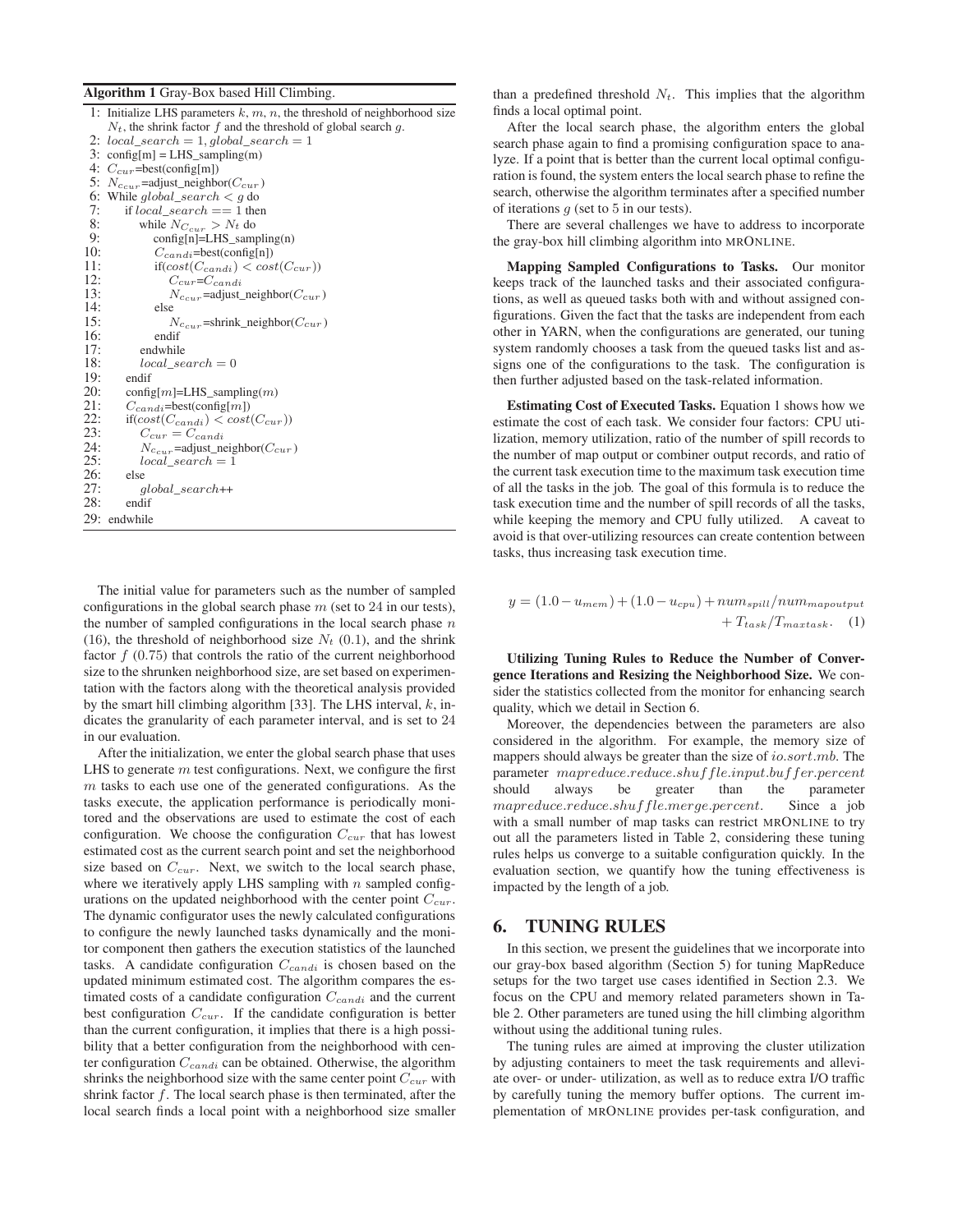| <b>Configuration Parameters</b>                   |        |  |
|---------------------------------------------------|--------|--|
|                                                   | Value  |  |
| Memory Tuning                                     |        |  |
| mapreducemap.memory.mb                            | $1$ GB |  |
| mapreduce.readuce.memory.mb                       | 1 GB   |  |
| mapreduce. task.io.sort.mb                        | 100    |  |
| $mapreduce-map.sort.split.percent$                | 0.8    |  |
| $mapreduce.readuce.shuffle. input.buffer.percent$ | 0.7    |  |
| $mapreduce.readuce.shuffle.merge.percent$         | 0.66   |  |
| $mapreduce.readuce.shuffle.memory.limit.percent$  | 0.25   |  |
| $mapreduce.readuce. merge.inmem.threshold$        | 1000   |  |
| $mapreduce.readuce.input.buffer.percent$          | 0.0    |  |
| <b>CPU</b> Tuning                                 |        |  |
| $mapreduce-map.cpu.vcores$                        |        |  |
| mapreduce.readuce.cpu.vcores                      |        |  |
| mapreduce. task.io.sort.factor                    | 10     |  |
| $mapreduce.readuce.shuffle. parallel copies$      | 5      |  |

Table 2: The key configuration parameters in MRONLINE.

application-wide auto-configuration, e.g., selection of the number of mappers and reducers, remains the focus of our future work.

#### **6.1 Tuning Guidelines for the Considered Use Cases**

**Expedited Test Runs Use Case:** The goal in this case is to reduce the number of test runs and find a near-optimal configuration for YARN applications. To this end, we allow MRONLINE to temporarily yield worse performance than the default configuration as the algorithm searches through the configuration space comprehensively and monitors the changes and their impact. We adopt an aggressive strategy that tries out as many cases as possible using a wave pattern for invoking parameter changes. We first update several tasks with new configurations at once, run and collect data about the tasks, and then adjust the parameter settings in the next wave based on the collected statistics from the previous wave. Moreover, MRONLINE controls the YARN application execution flow by holding off the launching of new tasks until the tasks in the previous wave are finished. This strategy slows down the test run execution, but allows the gray-box search algorithm to find a near-optimal configuration with high confidence.

**Fast Single Run Use Case:** In this case, we aim to improve performance in a single job run. Here, we adopt a conservative approach. We start the job with default values in the first wave and tune the parameters based on the collected information in the next. Moreover, MRONLINE does not interrupt the application task scheduling sequence, thus minimizing any negative impact of the gray-box algorithm on performance. The slave configurator running on each participating node uses the updated configuration file if available. If the configuration file is not present, the task is launched with the default configuration.

#### **6.2 Memory Tuning**

The first part of Table 2 shows parameters that decide the memory allocation of map and reduce tasks and the memory allocation for the sub-phases within these tasks. These parameters should be selected carefully. If the memory is set to too big of a value, it will waste memory resources that can be allocated to other containers, thus reducing overall cluster utilization. In contrast, if the memory is set to too small a value, it will incur resource contention leading to extra disk operations (even out of memory errors), thus degrading performance. The optimal values depend on the input data size, the map/reduce function, and the output data size.

To tune the memory allocation of map and reduce tasks, we adjust the parameters mapreduce.map.memory.mb and mapreduce.reduce.memory.mb. For aggressive tuning, we obey the hill climbing algorithm using LHS sampling to try memory options within predefined memory ranges. After we obtain the task execution time and the memory utilization of map or reduce tasks that ran in the previous wave, we adjust memory bounds to help our hill climbing algorithm to narrow down the search space of these two parameters. This is done as follows. If we observe the memory utilization to be beyond 90%, it may cause overutilization, so we increase the memory lower bounds to the  $80^{th}$ percentile of sampled memory values. We also decrease the memory upper bounds to  $80^{th}$  percentile of sampled memory values if we detect memory under-utilization (50% of memory utilization). When the tasks suffer from data skew and exhibit heterogeneous behavior, MRONLINE keeps track of the  $80^{th}$  percentile value, and adjusts the bounds accordingly. For conservative tuning, we try different memory values only when they have high probabilities to yield better results. For the first wave, we conservatively use default values and collect statistics. We then estimate the memory size needed by the map or reduce tasks using this information. If the memory is underutilized, our hill climbing algorithm tries the lower value with a higher probability; otherwise, it tries the higher value with a higher probability.

The next finer grain level of memory parameter tuning includes three key parameters: mapreduce.task.io.sort.mb in the map phase, and mapReduce.reduce.shuffle.input.buffer.percent and mapReduce.reduce.input.buffer.percent in the reduce phase. These affect performance in that they control the number of spill records written to disks. If enough memory is allocated both in the map and reduce phases, the number of spill records will be minimized. The parameter mapreduce.tasks.io.sort.mb should not exceed the memory size of map tasks.

Ideally, the number of spill records in the map phase should equal the number of map output records. The number of spill records in the reduce phase should equal zero. Otherwise, the number of spill records is  $3 \times$  the number of map output records in the worst case. However, allocating more memory than needed would cause memory contention between the buffers and application logic, which negatively impacts job performance. The optimal memory buffer sizes depend on job and cluster characteristics.

The approach used for tuning the parameter mapreduce.task.io.sort.mb is to configure the buffer size based on map output size by continuously monitoring the number of spill records and the size of map outputs. For conservative tuning, the value is set as the default value in the beginning. As the first few map tasks are started, the buffer size is set to the estimated map output size. If the ratio of increased number of spill records to increased map output records is greater than one, we increase the lower bound to  $80^{th}$  percentile of the sampled values, since the current parameter value is not big enough to hold the map or combine outputs. If the ratio is one, MRONLINE decreases the upper bound to  $80<sup>th</sup>$  percentile of the sampled values. The rule is similar for aggressive tuning, except that before any application statistics are obtained, multiple configurations as determined by the hill climbing algorithm are first tried.

The parameter mapreduce.map.sort.spill.percent decides when to spill data out to disks. It enables pipelining between map functions and disk writes. When the parameter io.sort.mb is big enough, the value of the parameter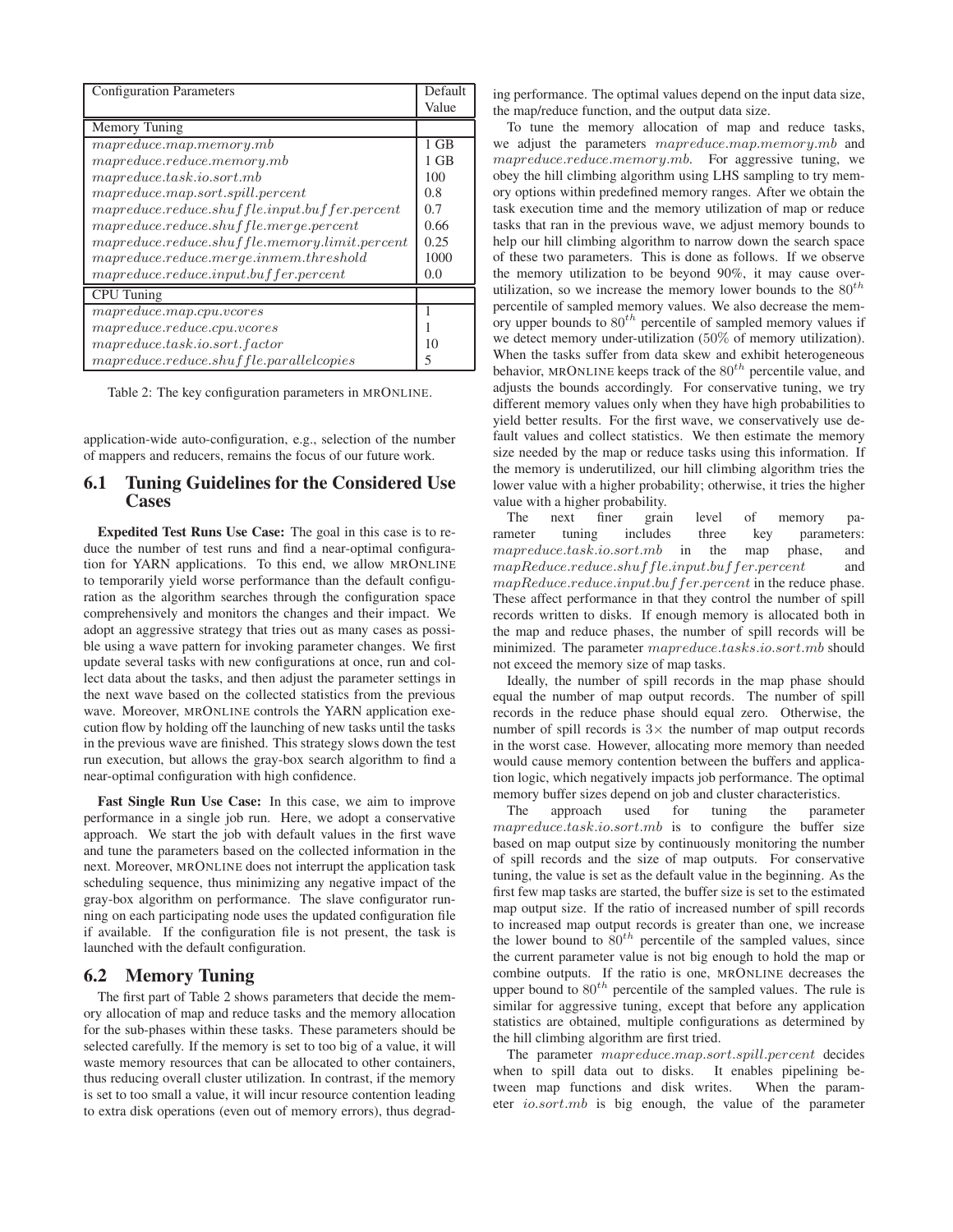mapreduce.map.sort.spill.percent should be set to a high value to ensure that disk writes are not triggered. Thus, for both aggressive and conservative tuning, we set the value to 0.99. If spilling extra records is unavoidable, we reset the parameter to its default value.

For tuning buffers in the reduce phase, we calculate the buffer sizes based on the estimated reduce input sizes. Specifically, the input size of each reducer is estimated by monitoring the number of spill records in the reduce phase and the sum of the size of partitions generated by each map output for the corresponding reducer.

The parameter MapReduce.reduce.input.buffer.percent decides when to write the merged reduce output to disk. For example, when the reduce function requires only a small amount of memory, the parameter mapreduce.shuffle.input.buffer.percent is set equal to the shuffle buffer to avoid any spills written to disks. Specifically, we use the memory utilization statistics from node managers to determine the memory usage of reducers.

The parameter mapreduce.reduce.shuffle.merge.percent controls the trigger for memory to disk merge pipelining shuffle and memory-disk merge. It cannot exceed the reduce buffer size. For conservative tuning, the value is initially set as the default value. When the shuffle buffer is big enough to accommodate all the reduce input, the value can be set equal to the shuffle buffer to avoid additional disk I/Os. Otherwise, for safety, the value is set to (mapreduce.reduce.shuff le.input.buffer.percent− 0.04) that has the same value difference with the parameter mapreduce.reduce.shuffle.input.buffer.percent as in the default YARN configuration. Finally, we set the parameter mapreduce.reduce.merge.inmem.threshold to 0, which makes the merge trigger only based on memory consumption.

#### **6.3 CPU Tuning**

Table 2 also lists the key parameters we consider for CPU tuning. YARN supports allocation of different number of CPUs to map and reduce tasks. The parameter yarn.nodemanager.resource.cpuvcores manages the number of CPU virtual cores that can be allocated for containers running in each slave node. If the value is 32, then on a 8-core machine, each virtual core has 1/4 share of a physical core. Given that the number of physical cores per machine is fixed, a larger value yields smaller share per virtual core. This parameter is not suitable for dynamic tuning.

The parameters mapreduce.map.cpu.vcores and mapreduce.reduce.cpu.vcores directly control the CPU allocation of map and reduce tasks. The basic tuning rule is to allocate enough CPU resources to map and reduce tasks without sacrificing the cluster utilization. For conservative tuning, we start with the default value of 1, and collect container utilization information from the node manager. If full CPU utilization is observed, we increase the allocation by 1. If the task execution time is reduced and CPU under-utilization is not observed, we continue to increase the virtual core allocation.

The parameter mapreduce.reduce.shuffle.parallelcopies determines the concurrent transfers executed by reduce tasks during shuffle. The desirable value depends on the amount of shuffled data. A higher amount leads to a higher number of parallel shuffles. For conservative tuning, starting from the default value, we increase the parameter in increments of 10 until the task execution time is not improved any further.

The parameter mapreduce.task.io.sort.factor controls the concurrency of disk to disk merge with a default value of 10. The optimal value depends on the amount of data to be merged. For conservative tuning, we increase the value by 20 until the task execution time stops showing improvement.

The above discussion introduced all of the guidelines that we have incorporated into MRONLINE for parameter tuning. The provided APIs of the dynamic configurator are flexible, and can be used easily to incorporate additional tuning logic for more parameters as necessary.

#### **7. IMPLEMENTATION**

We have implemented MRONLINE on top of Hadoop-2.1.0 beta [8]. The online tuner is implemented as a daemon that extends the AbstractService class within YARN and includes the three components of Section 3 running in dedicated threads. The AbstractService class maintains service state and a list of service state change listeners. Once the service state has been changed, the service state change listeners are informed. The online tuner is implemented by extending CompositeService class within YARN. The CompositeService class consists of a list of AbstractService instances. It has a shutdown hook that allows the child services within the composite service to be shut down gracefully when the Java Virtual Machine (running the YARN instance) is shut down. Leveraging this feature allows us to gracefully shut down the online tuner and its child components as needed.

The monitor periodically gets a job counter for each submitted and running job from YARN through the JobClient interface. It then sends the job identifier and associated job counters to the tuner. The monitor also retrieves the task-level counter and cluster-level information such as the CPU, memory, network I/O, disk I/O from each slave node. The tuner takes the input from the monitor and determines the parameters that have to be changed and the values that should be assigned to these parameters. This is done by using the gray-box hill climbing algorithm and tuning rules described earlier.

After the tuner generates the list of parameters to be changed, it sends the information to the dynamic configurator. The dynamic configurator updates are then communicated to the working directory of corresponding jobs in HDFS through the JobClient interface. The slave configuration thread—that we have implemented in the node manager of YARN—then periodically checks whether per task configuration files are updated, picks up the values and changes the parameters accordingly.

**System Overhead:** The test runs using aggressive tuning can potentially have longer execution times than compared to the test runs using the default configuration. However, MRONLINE is much more effective than other offline tuning techniques in that we finish the test run in one trial instead of  $20 - 40$  trials reported by works such as Gunther [25]. For the fast single run use case, we employ conservative tuning, which does not interfere with the application execution flow and thus have minimal overhead. The design of our monitor is also non-intrusive, since we leverage the JobClient APIs within YARN, which functions periodically in the standard setting as well. The dynamic configurator updates the parameter values, which consumes few resources. Thus, we note that the overall overhead of our system is negligible compared to default YARN.

## **8. EVALUATION**

In this section, we show the effectiveness of our approach on a 19 node cluster. We note that the size of our testbed is in line with those considered by recent related works [15, 25]. We first show the performance improvement achieved for the studied MapReduce applications using the aggressive tuning strategy of MRONLINE. Next, we show that MRONLINE can generate desirable configurations that yield better application performance using conserva-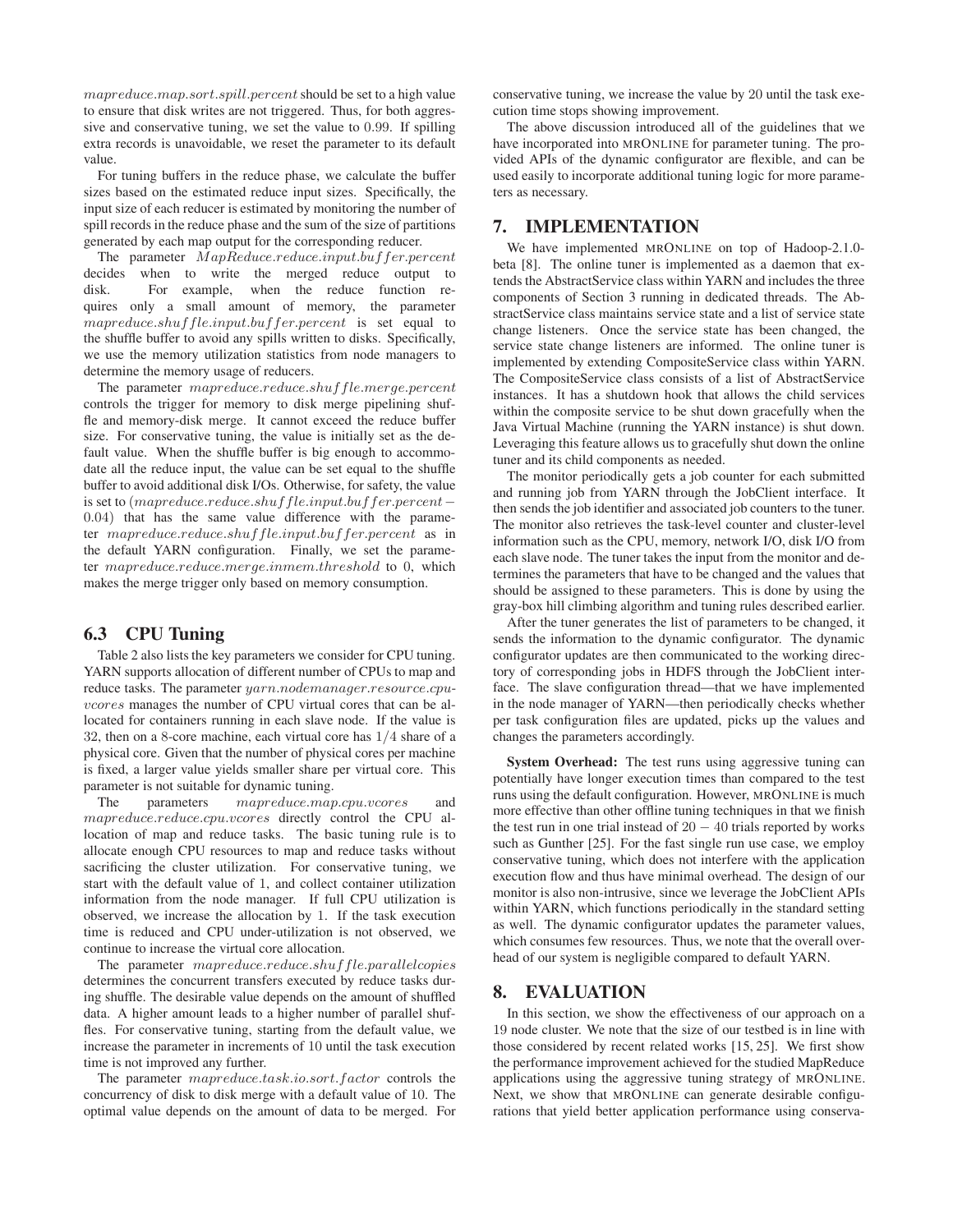| Benchmark       | Input Data | Input Size | Shuffle Size | <b>Output Size</b> | #Map, #Reduce | Job Type       |
|-----------------|------------|------------|--------------|--------------------|---------------|----------------|
| Bigram          | Wikipedia  | 90.5 GB    | 80.8 GB      | 27.6 GB            | 676, 200      | <b>Shuffle</b> |
| Inverted index  | Wikipedia  | 90.5 GB    | 38 GB        | $10.3$ GB          | 676, 200      | Map            |
| Wordcount       | Wikipedia  | 90.5 GB    | 30.3 GB      | 8.6 GB             | 676, 200      | Map            |
| Text search     | Wikipedia  | 90.5 GB    | $2.3$ GB     | 469 MB             | 676, 200      | Compute        |
| Bigram          | Freebase   | 100.8 GB   | 84.8 GB      | 77.8 GB            | 752, 200      | <b>Shuffle</b> |
| Inverted index  | Freebase   | 100.8 GB   | $21$ GB      | $11$ GB            | 752, 200      | Compute        |
| Wordcount       | Freebase   | 100.8 GB   | 16.7 GB      | 9.4 GB             | 752, 200      | Map            |
| Text search     | Freebase   | 100.8 GB   | 906 MB       | 229 MB             | 752, 200      | Compute        |
| <b>Terasort</b> | synthetic  | $100$ GB   | $100$ GB     | $100$ GB           | 752, 200      | <b>Shuffle</b> |
| <b>BBP</b>      | N/A        | $\Omega$   | 252 KB       | $\Omega$           | 100, 1        | Compute        |

Table 3: The benchmarks used in our tests and their characteristics.







**Figure 4: Job execution times under MRON-LINE, offline tuning, and the default YARN configuration for Terasort for the expedited test runs use case.**

**Figure 5: Job execution times under MRON-LINE, offline tuning, and the default YARN configuration using the Wikipedia data set for the expedited test runs use case.**

**Figure 6: Job execution times under MRON-LINE, offline tuning, and the default YARN configuration using the Freebase data set for the expedited test runs use case.**

tive performance tuning as well. Next, we present results to illustrate the impact of job size on the effectiveness of MRONLINE. Finally, we show that MRONLINE can also improve application performance in a multi-tenant environment.

#### **8.1 Methodology**

Each node on our 19-node test cluster has two Intel Quad-core Xeon E5462 2.80 GHz CPUs, 12 MB L2 cache, 8 GB memory, a 320 GB Seagate ST3320820AS\_P SATA disk, and a 1 Gbps network card. One node works as the master and the rest of the 18 nodes work as slaves. The nodes are arranged in two racks with nine and ten nodes, respectively.

For the expedited test runs use case, we compare MRON-LINE against both the default YARN configuration and a wellregarded offline tuning guide made available by an enterprise cloud provider [2]. For the fast single run use case and multi-tenant tests, we only compare MRONLINE against the default YARN configuration as the offline tuning approach is not capable of tuning and detecting runtime resource utilization hot spots etc. Moreover, since MRONLINE currently does not support the tuning of parameters such as the number of mappers and reducers and application-wide parameters, we use the same values of these parameters for both the offline tuning and MRONLINE. The values used for the default YARN configuration are the ones specified by the Hadoop Wiki [8], with the following changes. We use a block size of  $128 \text{ } MB$ . The number of virtual cores available for container allocation is 28 (4 for data nodes and node manager daemons), and the memory available for container allocation is 6 GB (2 GB for data nodes and node manager daemons).

Table 3 lists the representative MapReduce applications that we have used in our evaluation. Terasort, word count (WC), text search (Grep), and BBP that is a compute-intensive program that uses Bailey-Borwein-Plouffe to compute exact digits of PI, are available with the Hadoop distribution and serve as standard benchmarks. In addition, we also consider two more applications,  $bigram$  and inverted index. Bigram [26] counts all unique sets of two consecutive words in a set of documents. Inverted index [26] generates word to document indexing from a list of documents. We classify the applications into three categories: Map intensive, Shuffle intensive and Compute intensive. Map intensive means that the map phase accounts for the largest part of the execution time (spent mostly doing I/Os). Shuffle intensive jobs spend the largest part of time in the shuffle phase, while compute intensive jobs spend the largest amount of time in the map phase doing computation.

We use two data sets to drive bigram, inverted index, word count and text search. Wikipedia [32] data set has the original size of 45 GB. We concatenate two copies of this data set together to produce a larger data set of 90 GB. Note that this does not change the workload characteristics of the data set. Freebase [18] is an open source 100.8 GB data set released by Google. It is a knowledge graph database for structuring human knowledge, which is used to support the collaborative web based data oriented applications. Finally, the data sets used by Terasort range from 2 GB to 100 GB in size and are generated synthetically using Teragen.

To account for variance in the results due to events such as network, disk I/O congestion, and hardware and file system errors, we repeat each experiment four times. In the following, we report the average results from the multiple runs.

#### **8.2 Performance Improvement for the Expedited Test Runs Use Case**

In this experiment, we evaluate the effectiveness of MRONLINE for the expedited test runs use case that employs aggressive tuning. We first run MRONLINE with each of the studied application to generate the best parameter configuration applicable. We then use the configurations to run applications and compare against applications running with the default configuration and with configurations produced using the offline tuning guide [2].

Figure 4 shows the average execution time for Terasort that experiences a 23% improvement in execution time under MRONLINE compared to the default configuration. Figure 5 and Figure 6 show the execution time for the four applications using the Wikipedia and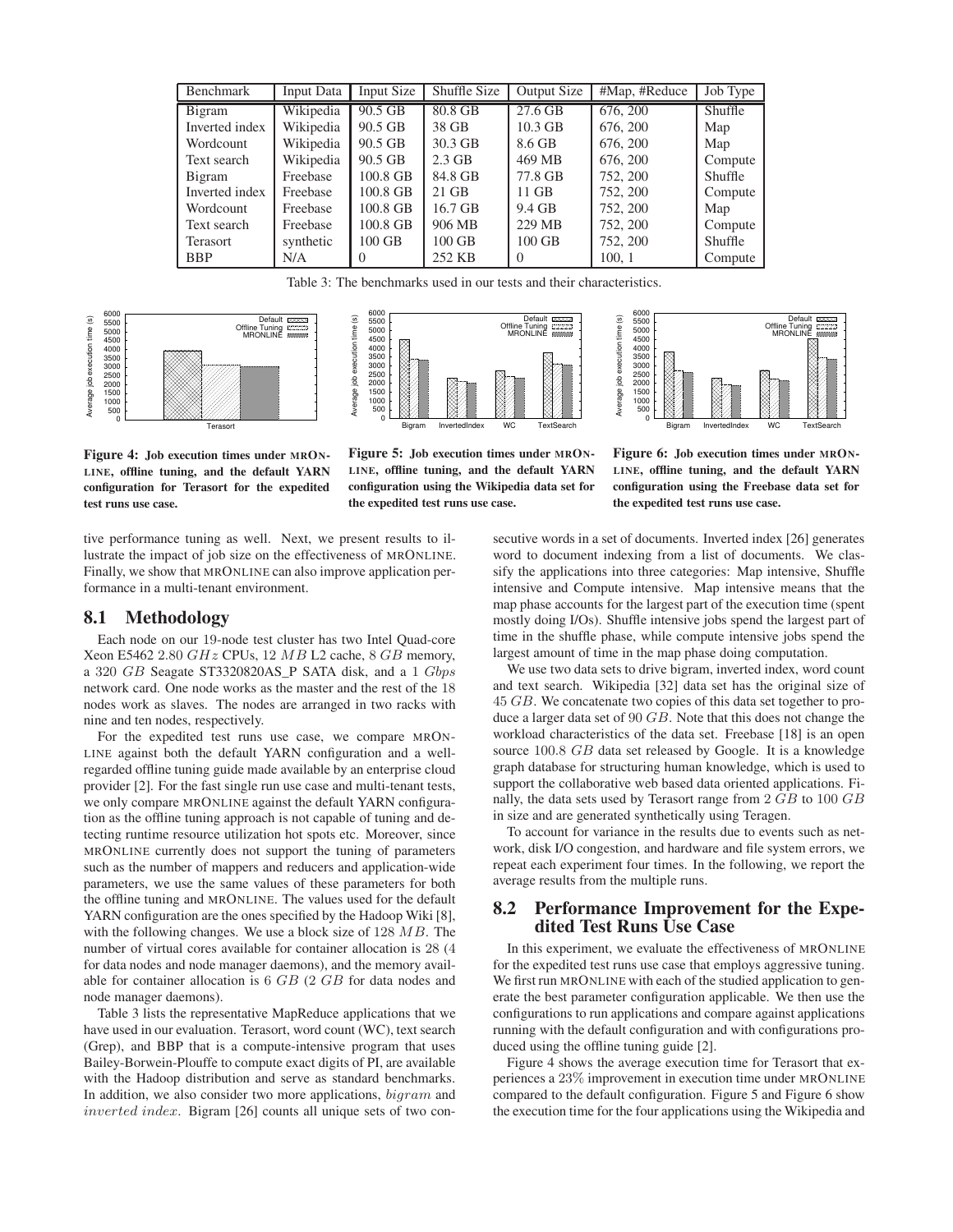

**Figure 7: The number of spill records under MRONLINE, offline tuning, and the default YARN configuration for Terasort for the expedited test runs use case.**





**Figure 8: The number of spill records under MRONLINE, offline tuning, and the default YARN configuration using the Wikipedia data set for the expedited test runs use case.**



**Figure 10: Job execution times under MRON-LINE and the default YARN configuration using Terasort for the fast single run use case.**

**Figure 11: Job execution times under MRON-LINE and the default YARN configuration using the Wikipedia data set for the fast single run use case.**



**Figure 9: The number of spill records under MRONLINE, offline tuning, and the default YARN configuration using the Freebase data set for the expedited test runs use case.**



**Figure 12: Job execution times under MRON-LINE and the default YARN configuration using the Freebase data set for the fast single run use case.**

Freebase data sets, respectively. We observe that for the Wikipedia data set MRONLINE reduces the job execution time by 25%, 11%, 14% and 19% for bigram, inverted index, word count, and text search, respectively. Similarly, the performance enhancement for the Freebase data set under MRONLINE is 30%, 18%, 20%, 25% compared to the default configuration for bigram, inverted index, word count, and text search, respectively. MRONLINE improves the performance mainly due to three factors: 1) it effectively reduces the number of spill records written and read from disks; 2) it increases the resource utilization by tuning the container size for mappers and reducers; and 3) it detects near-optimal values for other performance related parameters. We observe here that compared to the offline tuning guide, MRONLINE yields similar performance. However, MRONLINE is able to finish the gray-box based hill climbing algorithm within a single test run as there are around 600− 800 mappers and 200 reducers in these applications. In contrast, the offline guide took us much higher number of runs to determine a suitable configuration to use.

To further understand the effectiveness of MRONLINE, we studied how MRONLINE reduces the number of spill records. Figures 7, 8, and 9 show the number of spill records generated by the map tasks under MRONLINE, the default configuration, and configurations obtained through the offline tuning guide for the studied applications and data sets. In the figures, Optimal refers to the number of records generated by a combiner in the map phase or generated by the map function if there is no combiner, and represents the number of spill records that an optimal configuration would produce. We can see that the numbers of spill records are effectively reduced to optimal for all applications by both MRON-LINE and offline tuning. However, MRONLINE also minimizes the number of test runs compared to the offline tuning approach.

#### **8.3 Performance Improvement for the Fast Single Run Use Case**

In our next experiment, we compare the job execution time under MRONLINE using the conservative tuning strategy against the default YARN configuration on the Wikipedia, Freebase and the synthetic data sets. Conservative tuning is beneficial to applications that run once, since the goal is to improve performance and not necessarily find the best configurations. We run the applications under MRONLINE and measure the job execution time. The results are shown in Figures 10, 11 and 12. We observe that MRONLINE is able to improve the performance for all the studied applications and data sets from 8% (for word count using the Wikipedia data set) to up to 22% (for bigram using the Freebase data set). The significant reduction in execution time under MRONLINE is achieved because MRONLINE improves the cluster utilization by adjusting the container size, alleviates the I/O contention by reducing the spill records and searches for the optimal values for other performance related parameters.

This experiment demonstrates that MRONLINE can effectively reduce job execution time for applications that run once or for a few times. For such applications, the users do not need to worry about tuning application parameters before running the jobs and can achieve a speedup automatically by using MRONLINE.

#### **8.4 The Impact of Job Size on the Effectiveness of Parameter Tuning**

In our next experiment, we study how the effectiveness of parameter tuning using MRONLINE is affected by job size. To this end, we run Terasort with increasing input data sets ranging from 2 GB to 100 GB. The number of reducers is set to about  $1/4$  that of the number of mappers. For example, we have 4 reducers and 16 mappers for a job with a size of 2 GB, 12 reducers and 46 mappers for another job with a size of 6 GB. We execute MRONLINE for a single run of each job to generate an optimal configuration using aggressive tuning. We then use this configuration to run the job again and compare against the default YARN configuration. Figure 13 shows the results, where we can observe that MRONLINE reduces job execution time marginally for jobs with sizes smaller than 10 GB. The reason for this is that, for these jobs, MRON-LINE does not have the sufficient number of mappers or reducers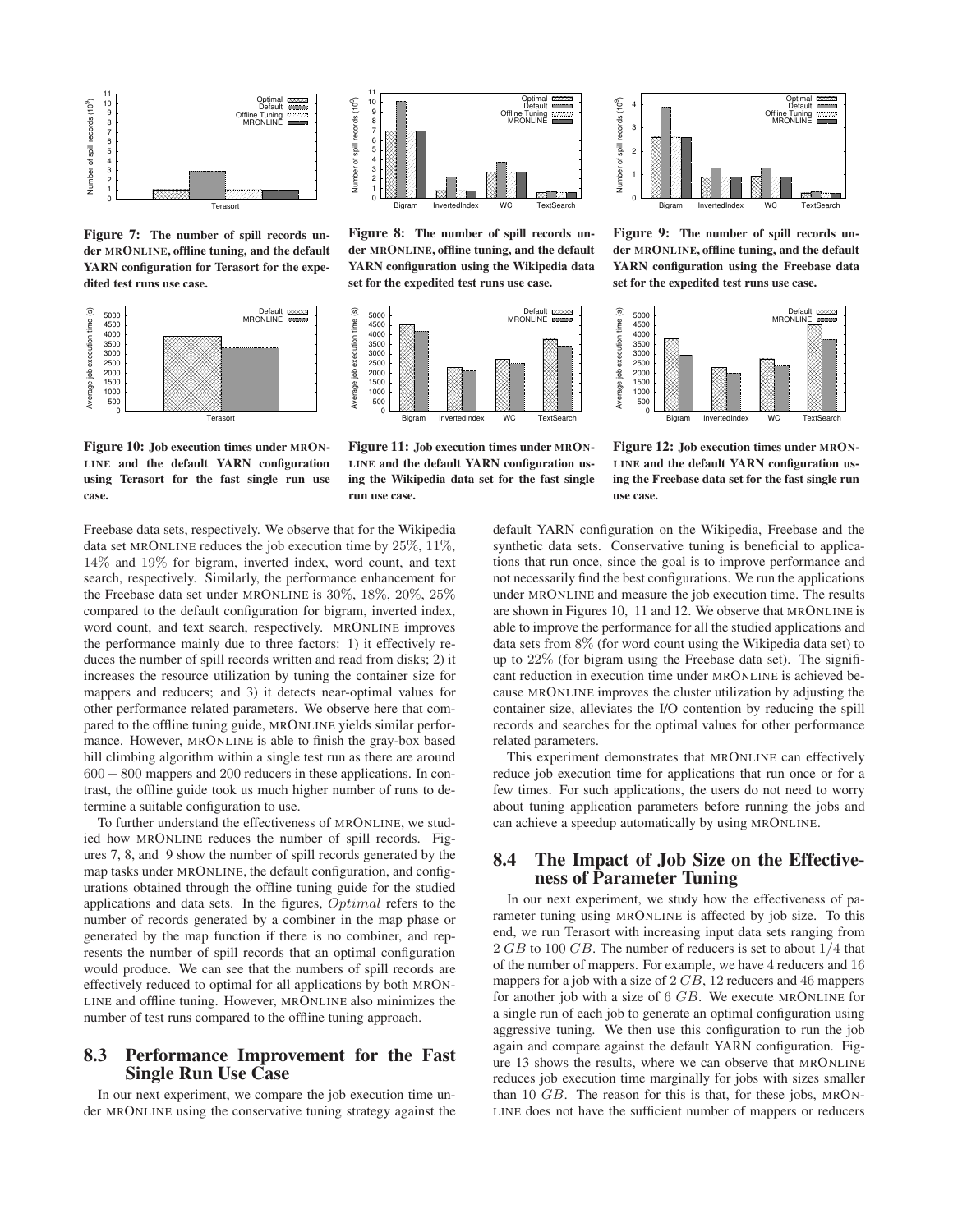

**Figure 13: Job execution time under MRONLINE and the default YARN configuration using Terasort with different data set sizes.**



**Figure 14: Job execution time for Terasort and BBP.**

to search through the configuration space. Here, jobs finished before MRONLINE can find a good configuration. For jobs that use data sets greater than 20 GB, MRONLINE becomes effective and reduces the job execution time by 21%, 23%, and 20% for job sizes of 20  $GB$ , 60  $GB$ , and 100  $GB$ , respectively. Once MRON-LINE has determined a suitable configuration, increasing the data set size does not further improve performance under MRONLINE. This is because the additional mappers or reducers are unnecessary for MRONLINE as it is able to explore the design space thoroughly using the number available under the 20 GB case.

#### **8.5** MRONLINE **Tuning Efficiency in a Multitenant Environment**

In our next experiment, we demonstrate that MRONLINE is particularly useful in a multi-tenant environment. For this test, we simultaneously run two MapReduce applications, Terasort and BBP, on our cluster using the fair share scheduling algorithm. We configure Terasort with an input data set size of 60 GB with 448 mappers and 200 reducers. BBP is configured to compute  $0.5 \times 10^6$  digits of PI. We execute MRONLINE with aggressive tuning and produce desirable configurations for the two applications. We compare application characteristics under configurations generated using MRON-LINE to that of the default YARN configuration.

Figure 14 shows the job execution time for Terasort and BBP. We observe that MRONLINE reduces the job execution time by 13% and 28% for Terasort and BBP, respectively. To further understand the performance impact of MRONLINE, we examined the memory and CPU utilization of Terasort and BBP under the two approaches shown in Figure 15 and Figure 16, respectively. In the figures, Terasort-m represents the average utilization of all mappers, while Terasort-r represents the same for all reducers. Similarly, BBP-m and BBP-r show the average utilization for all mappers and reducers, respectively, for BBP. We observe that under the default configuration the memory utilization of both the applications is below



**Figure 15: Memory utilization for Terasort and BBP.**



**Figure 16: CPU utilization for Terasort and BBP.**

50%. In contrast, MRONLINE improves the memory utilization of the two applications to above 80%, for both map and reduce tasks. For CPU utilization, we see that, with the exception of BBP-m, the utilization is below 25% for all cases under the default configuration. MRONLINE improves the CPU utilization by assigning fewer CPUs to Terasort and BBP-r. Note that the CPU utilization of BBP-m is around 99%. MRONLINE identifies this as CPU overutilization, and allocates more CPU cores to BBP. Moreover, we note that the number of spill records for Terasort is reduced from  $1.8 \times 10^9$  under the default configuration to  $0.6 \times 10^9$  under MRON-LINE. Reducing the number of spill records is beneficial, especially when disk I/O is one of the key performance bottleneck.

This experiment shows that MRONLINE can effectively increase the memory utilization and CPU utilization for Terasort and BBP and thus reduce the job execution time. In other words, in this multi-tenant experiment where CPU is a bottleneck for BBP, MRONLINE successfully identifies idle CPUs and reassign a portion of them to BBP. Thus, we have demonstrated that MRONLINE can mitigate hot spots in the cluster and improve overall system utilization.

#### **9. RELATED WORK**

**MapReduce Configuration Parameter Tuning:** There are several works [13–15] that have focused on MapReduce job configuration tuning in recent years. Herodotos et al. [13–15] proposed a cost based optimization technique to help users identify good job configurations for MapReduce applications. The system consists of a profiler to get concise statistics including data flow information and cost estimation, a what-if engine to reason about the impact of parameter configuration settings, and a cost based optimizer to find good configurations through invocations of the what-if engine. The effectiveness of this approach depends on the accuracy of the what-if engine that uses a mix of simulation and model based estimation. MRONLINE is different from this work in that MRONLINE finds desirable configuration parameters through real test runs on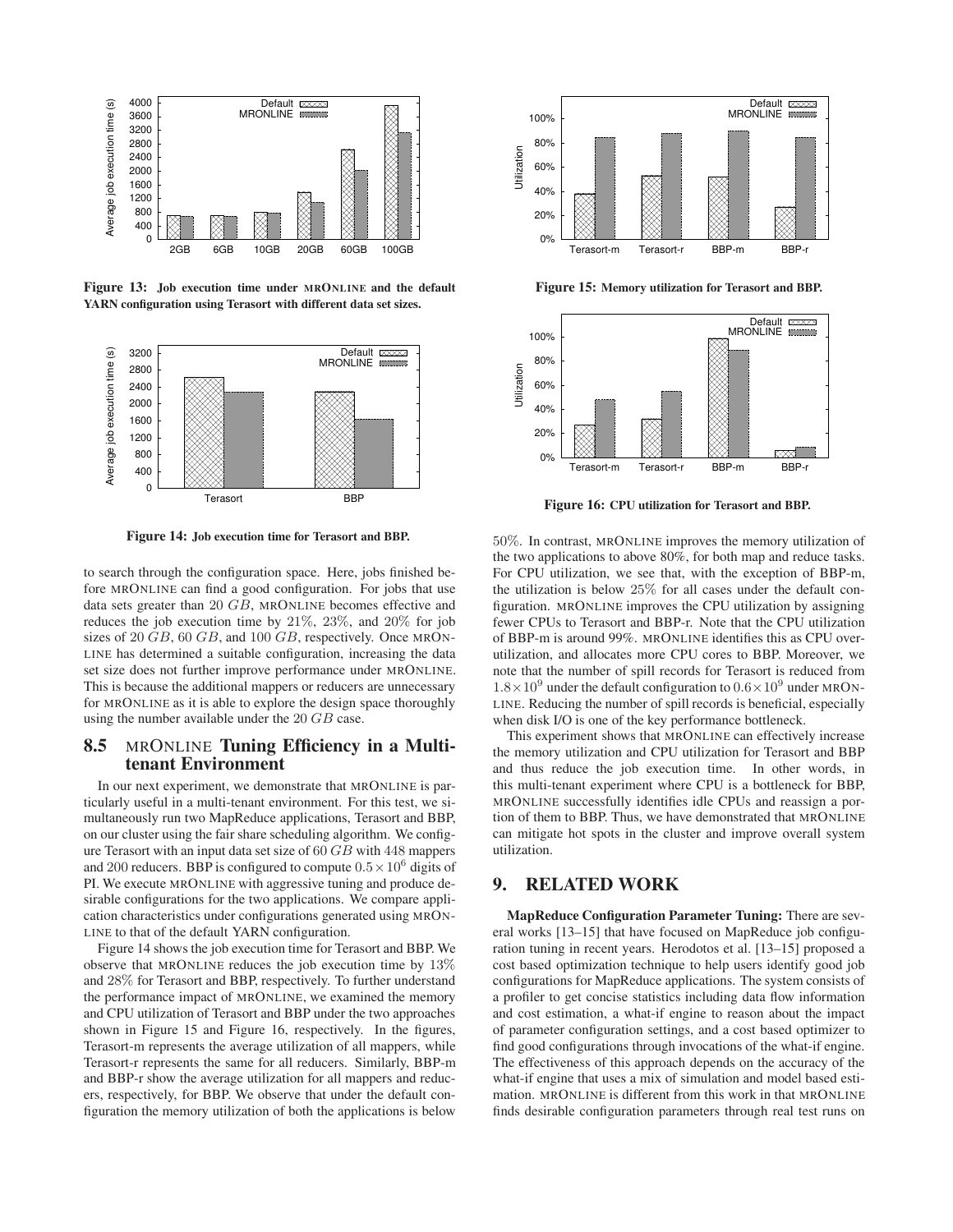real systems. Additionally, we use task level dynamic configuration to avoid multiple what-if iterations, and unlike such prior approaches are also able to adjust to dynamic cluster runtime status, e.g., network congestion or I/O congestion.

Gunther [25] is another offline tuning method that uses a genetic algorithm to identify good parameter configurations, tries one configuration per test run, and can take  $20 - 40$  test runs. In contrast, MRONLINE can perform the tuning in a single job run. Moreover, we use a gray-box based approach that effectively exploits MapReduce runtime statistics, while Gunther is a black-box approach. In addition, we identify two specific use cases where MRONLINE is helpful; aggressive tuning aims to reduce the number of test runs, while conservative tuning can help improve the performance of jobs that only run once. In contrast, Gunther cannot help in either case.

AROMA [24] aims to automate the resource allocation and job configuration for heterogeneous clouds to satisfy SLAs while minimizing cost. AROMA uses a two-phase machine learning and optimization framework based on support vector machine based performance models. The offline phase classifies executed jobs using  $k$ mediod clustering algorithm using CPU, network, and disk utilization patterns, while the online phase captures the resource utilization signature of tested applications. Finally, AROMA finds near optimal resource allocation and configuration parameters based on a pattern matching optimization method. Compared to MRON-LINE, AROMA does not support dynamic configuration. Moreover, AROMA has to collect application resource utilization signatures before finding a near optimal configuration. This is not suitable for jobs that run once.

Parameter tuning guides [1, 2, 16, 17, 31] are also proposed by industry and vendors to help MapReduce non-experts to set desirable values for their applications. However, these tuning guides are based on heuristics. The burden is still on the end users to try out multiple parameter combinations, which is time consuming and cumbersome as discussed in Section 1.

**MapReduce Performance Tuning:** Performance tuning of the MapReduce framework itself [4, 20–22] has also gained a lot of attention from industry and the research community. MANI-MAL [20] focuses on the efficiency of query processing of MapReduce framework and utilizes static program analysis techniques on user-defined functions (UDFs) to detect standard query optimization opportunities. To bridge the performance gap of MapReduce and parallel DBMS, Hadoop++ [4] tries to inject optimizations into UDFs, which makes query processing pipeline explicit and present it as a DB style physical query execution plan. This work has a different focus than MRONLINE. SUDO [36] analyzes UDFs to identify beneficial functional properties to optimize data shuffling for MapReduce frameworks by utilizing program analysis techniques. PerfXplain [22] provides a tool for non-expert users to tune MapReduce performance. This tool auto-generates an explanation for the queries comparing two jobs, which can help identify the reasons why inefficient or unexpected behavior happens. However, this work does not provide clear guidelines of what job configuration parameters should be used. Jiang et al. [21] provides a performance study of MapReduce, pinpointing factors that impact MapReduce performance including I/O, indexing, record decoding, grouping schemes and block level scheduling in database context. Although these works share with MRONLINE the goal of improving MapReduce application performance, these systems differ from MRONLINE because of different optimization aspects and different targeted environments. Moreover, to the best of our knowledge, MRONLINE is unique in its focus on YARN-based systems.

Simulation based performance tuning [6, 30] techniques have also been explored. Our own previous work, MRPerf [30], utilizes a simulation methodology to capture various factors that impact Hadoop performance. Similarly, Mumak [6] is designed as a MapReduce simulator for researchers to prototype features and predict their behavior and performance. These projects do not tune configuration parameters as such and only provide means to estimate application performance on given configurations, and thus are complementary to MRONLINE.

**Parameter Tuning in Other Areas:** A number of search techniques are proposed to find good configuration with high probability [33, 34] in other research areas as well. Recursive random search [34] is a black-box optimization approach that employs a heuristic search algorithm for tuning network parameter configurations. Smart hill climbing, designed for server parameter tuning, is another black-box optimization approach that is designed to improve the recursive random search algorithm. Smart hill climbing adopts a weighted LHS technique to improve the random sampling on the first phase. Moreover, the algorithm learns from past and searches the space using steepest descent direction and improves the search efficiency. The tuning algorithm of MRONLINE is inspired by the smart hill climbing algorithm. However, MRONLINE is unique in its focus on MapReduce, which is a different targeted problem than that addressed by prior works.

iTuned [5] concentrates on tuning database configuration parameters by adaptive sampling and uses an executor to support online experiments through a cycle-stealing paradigm. This approach is not suitable for MapReduce systems. JustRunIt [37] is an experiment based management system for virtualized data centers. It shares with MRONLINE the goal of tuning parameters using actual experiments that are cheaper, simpler and more accurate than performance models or simulations. However, the approach is not simply applicable to MapReduce.

#### **10. CONCLUSION**

MapReduce job parameter configuration significantly impacts application performance, yet extant implementations place the burden of tuning the parameters on application programmers. This is not ideal, especially because the application developers may not have the system-level expertise and information needed to select the best configuration. Consequently, the system is utilized inefficiently which leads to degraded application performance. In this paper, we present the design of MRONLINE, a tool that enables task-level dynamic configuration tuning to improve performance of MapReduce applications. MRONLINE expedites the test runs by trying out multiple configurations within a single test run. Given the large MapReduce parameter space, finding a near-optimal configuration in an efficient manner is challenging. To this end, we designed a gray-box based hill climbing algorithm to systematically search through the space and find a desirable configuration. To speedup the convergence iteration of our algorithm, we leverage MapReduce runtime statistics and consider design tuning rules for some of the key parameters. We have implemented MRONLINE on the YARN framework, and our evaluation shows that on a 19-node cluster and across a suite of six representative applications, MRON-LINE achieves an average performance improvement of up to 30% compared to the typically used default YARN configurations.

We have focused on key parameters that affect task execution time. In our future work, we plan to investigate tuning of parameters, such as the number of mappers and reducers, which affect the overall application execution time.